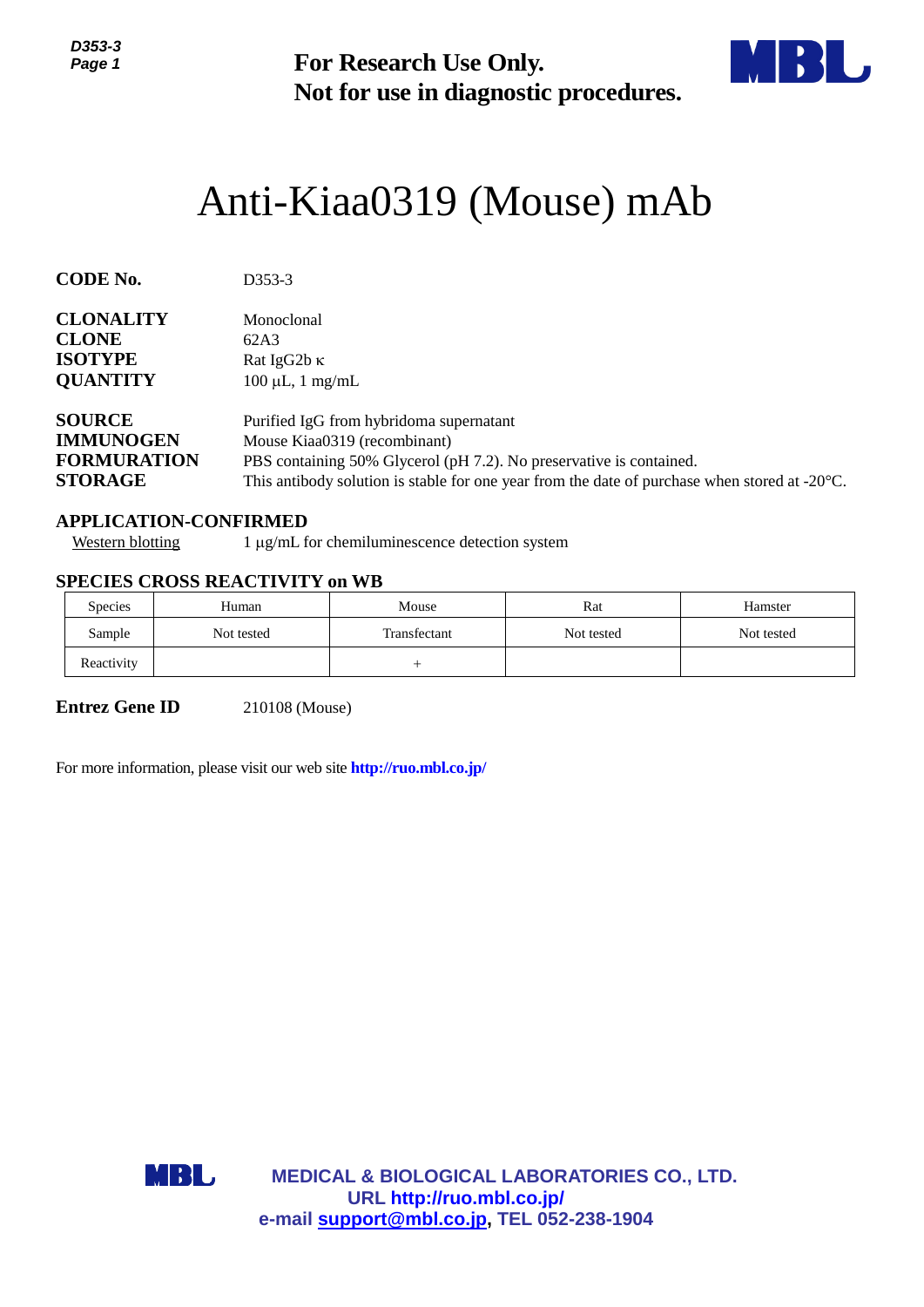*D353-3 Page 2*

#### **RELATED PRODUCTS**

- D353-3 [Anti-Kiaa0319](http://ruo.mbl.co.jp/dtl/A/K0106-3/) (Mouse) mAb (62A3)
- *3* D352-3 Anti-Kiaa0319 (Mouse) mAb (56F3)
- D351-3 Anti-Reelin (Mouse) mAb (2F3)
- D223-3 Anti-Reelin [\(CR-50\) mAb](http://ruo.mbl.co.jp/dtl/A/K0106-3/) (RE-3B9(R3B9))
- D354-3 Anti-Dab1 (Mouse) mAb (4H11)
- D355-3 Anti-Dab1 (Mouse) mAb (4E12)
- M067-3 Anti-Apolipoprotein E4 (Human) mAb (1F9)
- M068-3 Anti-Apolipoprotein E (Human) mAb (3D12)
- D273-3 [Anti-ApoER2 \(LA8\) \(Mouse\) mAb](http://ruo.mbl.co.jp/dtl/A/D273-3/) (25G5)
- 7635 ApoE4/Pan-ApoE ELISA Kit<br>M090-3 Rat IgG2b (isotype control) (3
- [Rat IgG2b \(isotype](http://ruo.mbl.co.jp/dtl/A/M090-3/) control) (3G8)